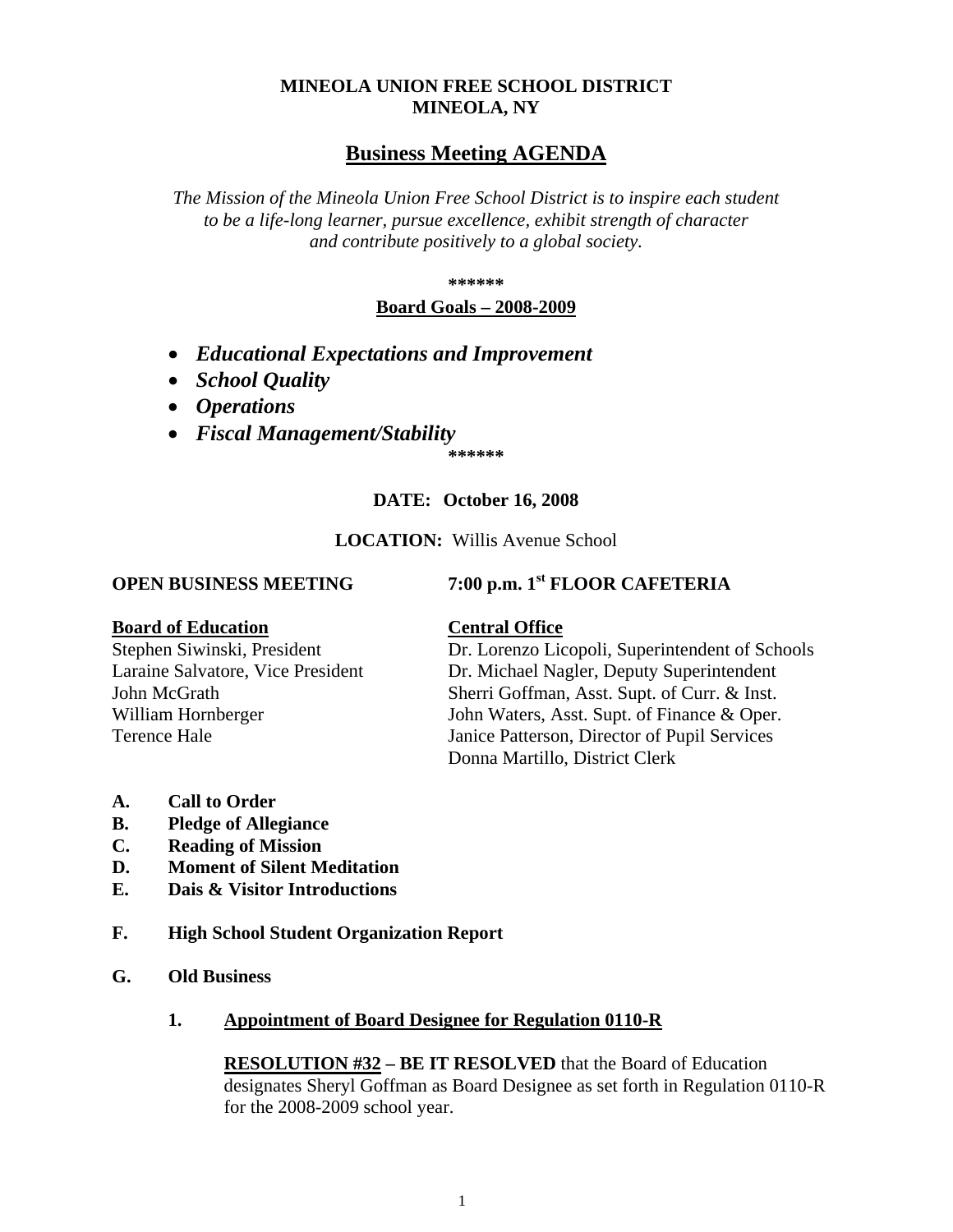|    | <b>Motion:</b><br>Second: |                                                                 |     |  |
|----|---------------------------|-----------------------------------------------------------------|-----|--|
|    | Yes:                      |                                                                 | No: |  |
|    |                           |                                                                 |     |  |
|    |                           |                                                                 |     |  |
|    |                           |                                                                 |     |  |
|    |                           |                                                                 |     |  |
|    | Passed:                   |                                                                 |     |  |
|    | 2.                        | <b>Superintendent Evaluation Feedback to Board of Education</b> |     |  |
|    | 3.                        | <b>Follow-up on Intramural Report</b>                           |     |  |
|    | 4.                        | <b>Follow-up on Class Size Report</b>                           |     |  |
| Н. | <b>New Business</b>       |                                                                 |     |  |
|    |                           |                                                                 |     |  |

**1. Discussion on Tabling Grade Reconfiguration Study**

## **I. Consensus Agenda**

## **1. Accepting of Minutes**

a. That the Board of Education accepts the minutes of the September 4, 2008 (Workshop); and September 18, 2008 (Business) Meetings as presented.

## **2. Instruction**

- a. Resignations/Leave of Absence
	- 1. That the Board of Education grants a request to Kimberly Stopanio for a leave of absence, using accrued sick days, followed by a possible unpaid leave of absence, for child-rearing purposes starting approximately December 26, 2008.

# b. Appointments

1. That the Board of Education approves the appointment of the following staff for the 2008-2009 school year APPR Facilitators:

| Kim Millan              | <b>Cross Street</b>   | \$1,000.00 |
|-------------------------|-----------------------|------------|
| Peggy Moroney           | <b>Hampton Street</b> | \$1,000.00 |
| Matt DeLuca             | Jackson Avenue        | \$1,000.00 |
| Jeanine Gallina         | <b>Meadow Drive</b>   | \$1,000.00 |
| Stephen Mitchell        | Middle School         | \$1,000.00 |
| Linda Villalta          | Middle School         | \$1,000.00 |
| <b>Hilary Bernstein</b> | <b>High School</b>    | \$1,000.00 |
| Greg Greer              | <b>High School</b>    | \$1,000.00 |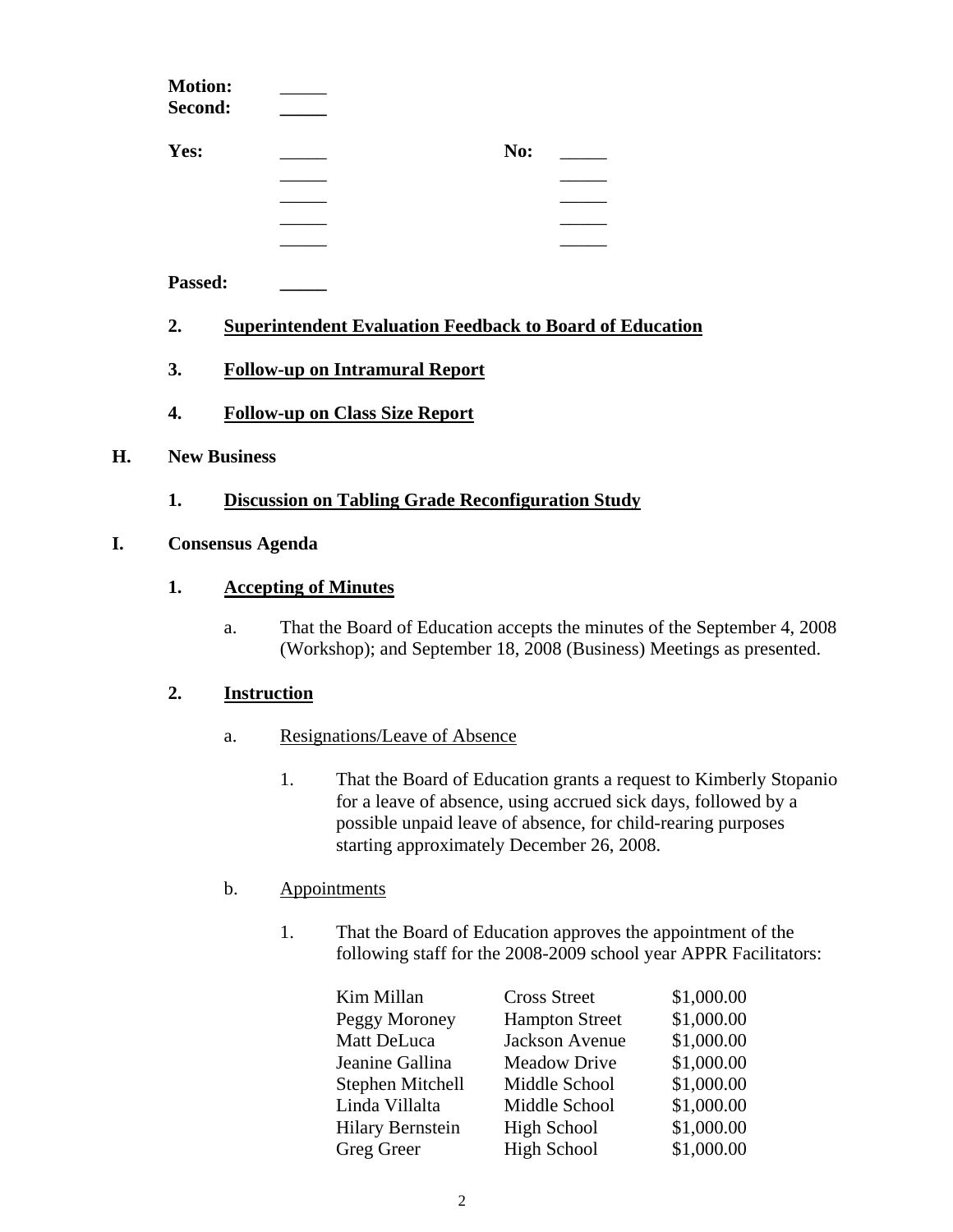Denise Maynard Willis Avenue \$1,000.00

2. That the Board of Education approves the following additions to the Per Diem Substitute Teacher list at a daily rate of pay, \$90.00:

| Daniel DiPasquale           | Music                                          |
|-----------------------------|------------------------------------------------|
| Daniel Lee                  | Spanish 7-12                                   |
| Joann Sommerhalter          | PreK-Grade 6                                   |
| <b>Tracy Marasco</b>        | Early Childhood Ed (Birth-2),                  |
|                             | Childhood Education (Grades 1-6)               |
| Gina Amzler                 | Nursery-Grade 6, Special Education             |
| Christina Raguseo           | Childhood Education (Grades 1-6)               |
| Lisa Cotsonas               | Early Childhood Education (Birth-2)            |
| Grace Ham                   | Early Childhood Education (Birth-2)            |
| Tracie Marasco              | Early Childhood Ed (Birth-2), $&$ (Gr. 1-6)    |
| Andrea Schwartz             | Early Childhood Education (Birth-2)            |
| Ashley O'Dell               | Early Childhood Ed (Birth-2), $&$ (Gr. 1-6),   |
|                             | & Students w/Disabilities (Birth-2), (Gr. 1-6) |
| <b>Christine Beihoff</b>    | Childhood Education (Gr. 1-6)                  |
| Lauren Bieder               | Childhood Education (Gr. 1-6)                  |
| Rebecca Kiernan             | English Language Arts 7-12                     |
| Cynthia Bellas              | Nursery – Grade $6$                            |
| <b>Christine Mastorides</b> | General Science 7-12 extension, Biology 7-12   |
| Lalitha Balasubramanyam     | Childhood Education (Grades 1-6)               |
| Elizabeth Danziger          | Early Childhood Education (Birth-2)            |
| Pamela Nolasco              | Spanish 7-12                                   |
|                             |                                                |

3. That the Board of Education approves the addition of the following teachers to the Permanent Substitute Teacher List, effective October 1, 2008 to May 31, 2009 at a per day salary of \$100.00:

| Ashley O'Dell     | <b>Cross Street</b>   |
|-------------------|-----------------------|
| Lisa Miller       | <b>Hampton Street</b> |
| Anastasia Panouis | Jackson Avenue        |
| <b>TBD</b>        | <b>Meadow Drive</b>   |
| Kathleen Amato    | Middle School         |
| Daniela LoVerde   | <b>High School</b>    |
| Laura McNally     | Willis Avenue         |

4. That the Board of Education approves the following clubs, advisors and stipends for Mineola High School for the 2008-2009 school year: **2008/2009**

|                                  |                        | ZVVOLZVVZ      |
|----------------------------------|------------------------|----------------|
| <b>Club</b>                      | <b>Advisor</b>         | <b>Stipend</b> |
| <b>Animal Rights</b>             | <b>Tracey Campbell</b> | 840.00         |
| <b>Answer Wise/Brainstormers</b> | Valerie Liese          | 420.00         |
|                                  | Paul Pereria           | 420.00         |
| Cheerleaders                     | Hyunah Park            | \$4,573.00     |
| Cheerleaders                     | Nancy Rojas            | \$2,000.00     |
| Class Advisor – Freshmen         | Eleni Theodorakis      | \$952.00       |
| Class Advisor – Sophomores       | Francine Sclafani      | \$1,581.00     |
|                                  | Karen Cordani          | \$1,581.00     |
|                                  |                        |                |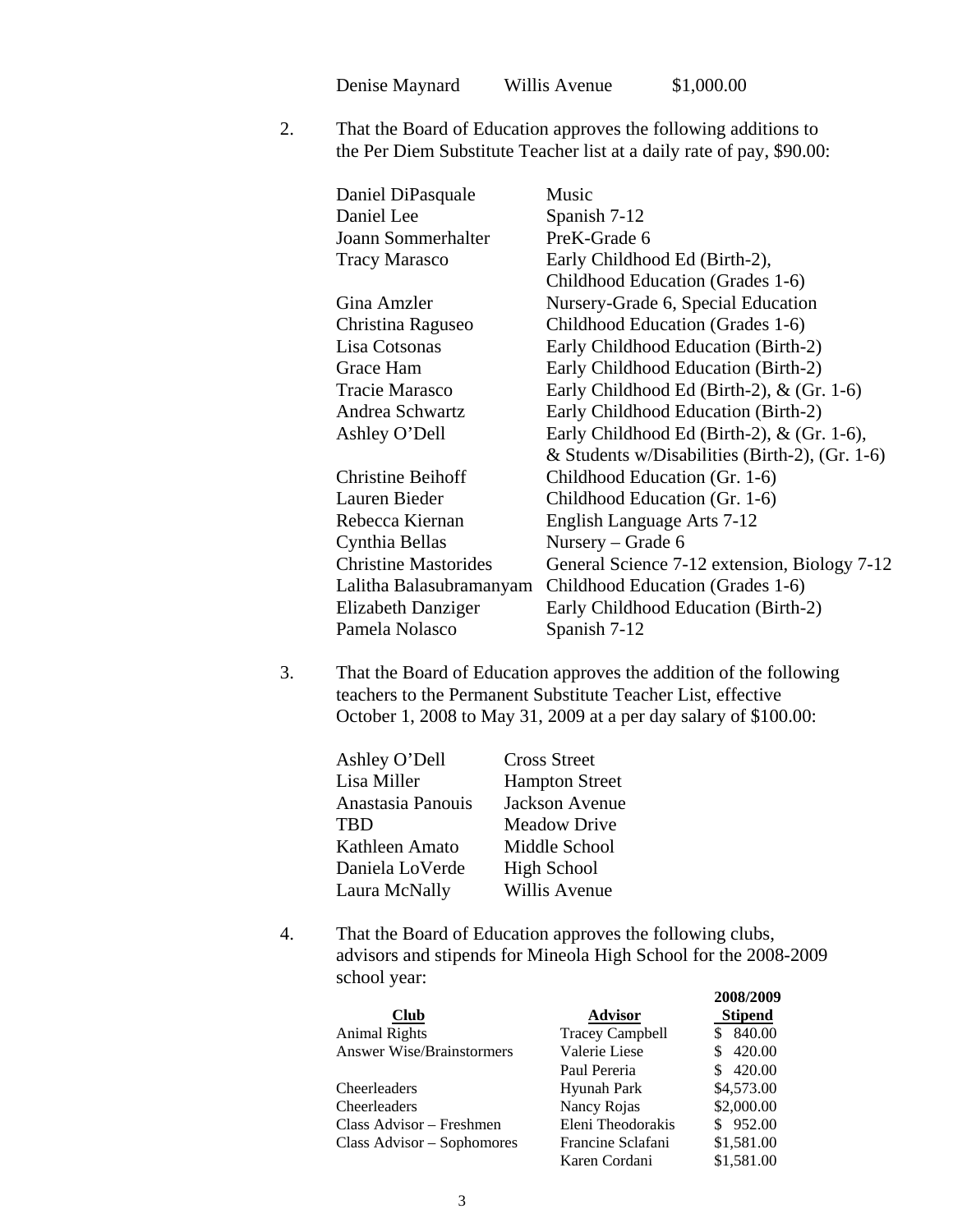| Class Advisor - Juniors                  | Susan Brignati          | \$2,210.00   |
|------------------------------------------|-------------------------|--------------|
|                                          | <b>Sherry Scarcella</b> | \$2,210.00   |
| Class Advisor – Seniors                  | Paul Pereira            | \$2,210.00   |
|                                          | Al Cavalluzo            | \$2,210.00   |
| Environmental Club                       | Susan Kennedy           | \$1,667.00   |
| <b>Future Teachers of America</b>        | Eileen Burke            | \$<br>833.50 |
|                                          | Nancy Regan             | \$<br>833.50 |
| Gay/Straight Alliance                    | Laura Grassie           | \$1,667.00   |
| Increase the Peace                       | Michael Furey           | \$759.50     |
|                                          | Cynthia Lombardi        | \$<br>759.50 |
| Japanese Anime                           | Lucy Long               | \$1,667.00   |
| Key Club                                 | Maryl Fitzpatrick       | \$1,105.00   |
| Key Club                                 | Elsa Coelho             | \$1,105.00   |
| Latin Club                               | Gigi Foge               | \$ 840.00    |
| <b>Literary Society</b>                  | Mark Bomser             | \$1,267.00   |
| Mathletes                                | Suzanne Sabatini        | \$ 840.00    |
| <b>Mock Trials</b>                       | Ken Coy                 | 840.00<br>\$ |
| National Honor Society                   | Maureen Connolly        | \$1,444.00   |
| Portuguese Club                          | Elsa Coelho             | 840.00<br>\$ |
| <b>Question Mark</b>                     | Kieran Molloy           | \$3,678.00   |
| <b>Red Cross Club</b>                    | Tara McDonnell          | \$840.00     |
| SADD                                     | Eileen Burke            | \$ 833.50    |
| SADD                                     | Nancy Regan             | 833.50<br>\$ |
| Science Club                             | Harry McLaughlin        | \$1,667.00   |
| <b>Student Athletes Helping Athletes</b> | Denise Zunno            | \$1,080.00   |
| <b>Student Organization</b>              | Valerie Liese           | \$4,097.00   |
| <b>TV Production Club</b>                | Joe Owens               | \$2,210.00   |
| Yearbook – Business                      | Denise Zunno            | \$3,398.00   |
| Yearbook - Editor                        | Paul Sommer             | \$4,504.00   |

5. That the Board of Education approves the following Fine & Performing Arts Clubs, stipends and staff for the 2008-2009 school year:

| <b>Auxiliary Band Coach</b>                       | <b>Audrey Rome</b>      | HS            | \$1,668.00    |
|---------------------------------------------------|-------------------------|---------------|---------------|
| <b>Art Club</b>                                   | Andrea Antonelli        | MS            | 840.00<br>\$  |
| <b>Art Shows</b>                                  | Andrea Antonelli        | <b>MS</b>     | 777.00<br>\$  |
| <b>Chorus</b>                                     | Angela Napolitano       | J             | 831.00<br>\$  |
| <b>Rockettes</b>                                  | Anthony DeMarino        | HS            | \$6,572.00    |
| Band                                              | <b>Anthony Stelmach</b> | MS            | 952.00<br>\$  |
| Sixth Grade Jazz Band                             | <b>Anthony Stelmach</b> | MS            | \$1,105.00    |
| Choreographer                                     | Barbara Brenner         | HS.           | \$1,110.00    |
| Choreographer                                     | Barbara Brenner         | MS            | \$<br>675.00  |
| <b>Chorus</b>                                     | Brian Goldman           | $\mathcal{C}$ | 831.00<br>\$  |
| <b>Chorus</b>                                     | Brian Goldman           | MD            | 831.00<br>\$  |
| Drama                                             | Brian Goldman           | MD            | \$<br>590.00  |
| <b>Pit Band</b>                                   | Don Carreras            | HS.           | \$1,444.00    |
| Band                                              | Don Carreras            | MS            | 952.00<br>\$  |
| Band                                              | Don Carreras            | MS.           | \$.<br>952.00 |
| <b>Projection Squad</b>                           | Don Carreras            | MS            | \$1,269.00    |
| 7 <sup>th</sup> & 8 <sup>th</sup> Grade Jazz Band | Don Carreras            | MS            | \$1,105.00    |
| <b>Stage Production</b>                           | Don Carreras            | MS            | 972.00<br>\$  |
| <b>Choral Club</b>                                | Don Carreras            | МS            | \$<br>838.00  |
| <b>Sound Service</b>                              | Felipe Mendes           | HS            | \$1,667.00    |
| <b>Auxiliary Band Coach</b>                       | Frank Kenny             | HS            | \$1,668.00    |
| <b>Band Music Arrangement</b>                     | Frank Mauriello         | <b>HS</b>     | 675.00<br>\$  |
| <b>Auxiliary Band Coach</b>                       | Frank Mauriello         | HS            | \$1,668.00    |
| <b>Art Shows</b>                                  | Gina Buongiovanni       | <b>HS</b>     | 518.00<br>\$. |
| Photography                                       | Gina Buongiovanni       | HS            | \$1,243.00    |
|                                                   |                         |               |               |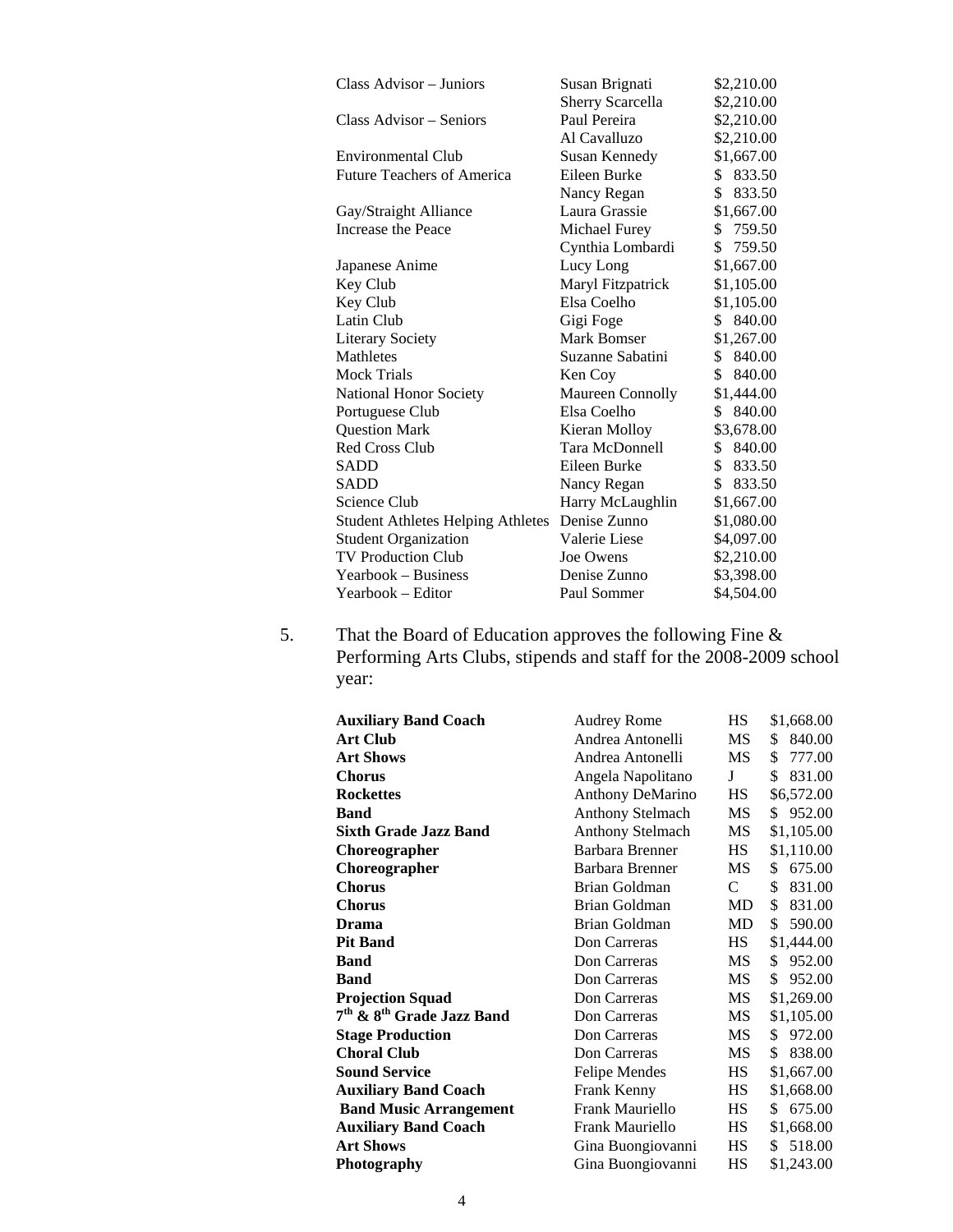| <b>Art Club</b>                       | Jaclyn Manouvrier      | Н             | \$<br>523.00             |
|---------------------------------------|------------------------|---------------|--------------------------|
| <b>Art Shows</b>                      | Jaclyn Manouvrier      | H             | \$<br>259.00             |
| <b>Art Club</b>                       | Janine Gallina         | $\mathbf C$   | \$<br>523.00             |
| <b>Art Shows</b>                      | Jeanine Gallina        | $\mathcal{C}$ | \$<br>259.00             |
| <b>Drama</b>                          | Jeanine Gallina        | $\mathcal{C}$ | \$<br>590.00             |
| <b>Art Club</b>                       | Jeanine Gallina        | MD            | \$<br>523.00             |
| <b>Art Shows</b>                      | Jeanine Gallina        | MD            | \$<br>259.00             |
| <b>Auxiliary Band Coach</b>           | Jennifer Lupo          | НS            | \$<br>834.00             |
| Band                                  | Jim Dugal              | $\mathbf C$   | \$<br>952.00             |
| <b>Orchestra</b>                      | Jim Dugal              | $\mathsf{C}$  | \$<br>831.00             |
| <b>Band</b>                           | Jim Dugal              | MD            | \$<br>952.00             |
| <b>Projection Squad</b>               | Joe Owens              | НS            | \$1,267.00               |
| <b>Spring Musical Stage</b>           | Joe Owens              | HS            | \$3,653.00               |
| <b>Chorus</b>                         | Joe Owens              | MS            | \$<br>952.00             |
| Chorus                                | Joe Owens              | MS            | \$<br>952.00             |
| <b>Chorus</b>                         | Joe Owens              | MS            | \$<br>952.00             |
| <b>Band Music Arranger</b>            | John Oddo              | HS            | \$<br>675.00             |
| <b>Marching Band Percussion Coach</b> | John Oddo              | HS            | \$1,668.00               |
| <b>Assistant to the Band Director</b> | John Oddo              | <b>HS</b>     | \$1,621.00               |
| <b>Auxiliary Band Coach</b>           | John Oddo              | HS            | \$1,668.00               |
| <b>Chorus</b>                         | <b>Kathy Crawley</b>   | H             | \$<br>831.00             |
| <b>Art Club</b>                       | Kathy Loughlin         | HS            | \$<br>840.00             |
| <b>Art Shows</b>                      | Kathy Loughlin         | HS            | S.<br>518.00             |
| <b>Assistant Band Advisor</b>         | Ken Vignona            | <b>HS</b>     | \$2,255.00               |
| <b>Auxiliary Band Coach</b>           | Kris Nuzzi             | <b>HS</b>     | \$1,668.00               |
| <b>Orchestra</b>                      | Kristen Frazer         | MS            | \$<br>952.00             |
| Orchestra                             | Kristen Frazer         | MS            | $\mathbb{S}^-$<br>952.00 |
| Orchestra                             | Kristen Frazer         | MS            | S.<br>952.00             |
| <b>String Ensemble</b>                | Kristen Frazer         | MS            | \$1,105.00               |
| <b>Auxiliary Band Coach</b>           | Lisa Granath           | HS            | \$1,668.00               |
| <b>Band</b>                           | <b>Mark Bennett</b>    | Н             | \$<br>952.00             |
| <b>Orchestra</b>                      | <b>Mark Bennett</b>    | H             | \$<br>831.00             |
| Orchestra                             | <b>Mark Bennett</b>    | MD.           | \$<br>831.00             |
| <b>Thespian</b>                       | Matt Deluca            | HS            | \$2,933.00               |
| Drama                                 | Matt Deluca            | J             | 590.00<br>\$             |
| Drama                                 | <b>Matt Deluca</b>     | MS            | \$1,485.00               |
| <b>Band Advisor</b>                   | Matt Feinberg          | HS            | \$3,315.00               |
| <b>Ninth Grade Band</b>               | Matt Feinberg          | HS            | \$923.00                 |
| <b>Stage Band</b>                     | Matt Feinberg          | HS            | \$2,076.00               |
| <b>Wind Ensemble</b>                  | Matt Feinberg          | HS            | \$923.00                 |
| A Capella Choir                       | Meg Messina            | HS            | \$1,104.00               |
| <b>Barber Shop Quartet (Dynamics)</b> | Meg Messina            | HS            | 952.00<br>\$             |
| <b>Chorus and Concert Singers</b>     | Meg Messina            | HS            | \$1,325.00               |
| <b>Fall Musical</b>                   | Meg Messina            | HS            | \$3,653.00               |
| <b>Band Drill Writer</b>              | Mike Coppola           | HS            | \$4,049.00               |
|                                       | Monica Bartoli         | HS            | \$ 834.00                |
| <b>Stage Squad-Fall Drama</b>         | Paul Sommer            | HS            | \$1,708.00               |
| <b>Stage Squad-Spring Musical</b>     | Paul Sommer            | HS            | \$2,933.00               |
| <b>Band</b>                           | Robin Barkan           | $\bf J$       | \$<br>952.00             |
| Orchestra                             | Robin Barkan           | $\mathbf{J}$  | \$<br>831.00             |
| Photography                           | <b>Steve Parke</b>     | MS            | \$1,243.00               |
| Orchestra                             | <b>Tracey Campbell</b> | HS            | 952.00<br>\$             |
| <b>String Ensemble</b>                | <b>Tracey Campbell</b> | HS            | \$1,105.00               |
| <b>String Night</b>                   | <b>Tracey Campbell</b> | HS            | \$<br>478.00             |
| <b>Art Club</b>                       | Trevlin Jeffrey        | J             | \$<br>523.00             |
| <b>Art Shows</b>                      | Trevlin Jeffrey        | J             | \$<br>518.00             |

6. That the Board of Education approves the following Middle School advisors, clubs and stipends for the 2008-2009 school year: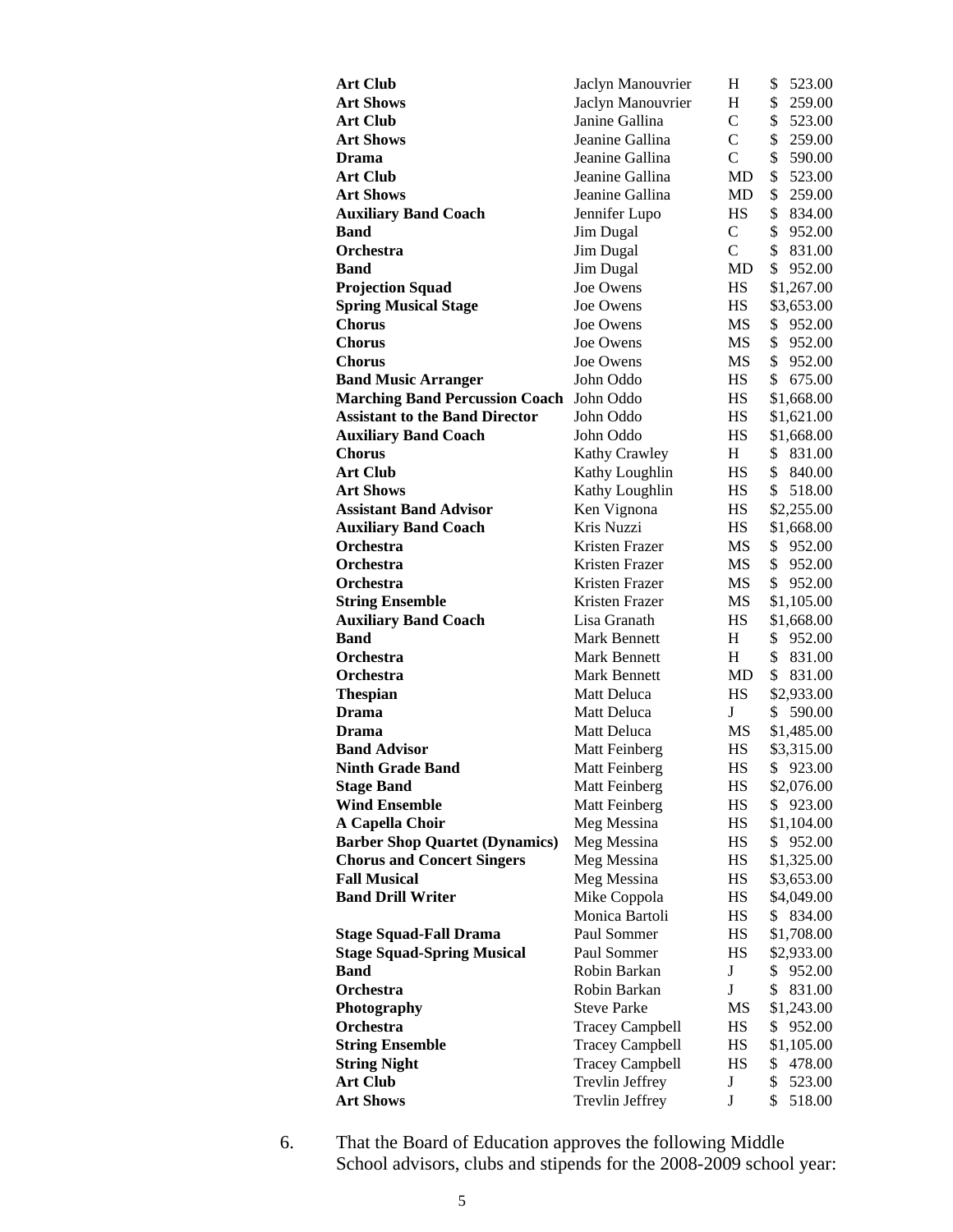| Club/Activity                 | Advisor              | <b>Stipend</b> |
|-------------------------------|----------------------|----------------|
| <b>Animal Rights</b>          | Stephanie Klein      | \$<br>840.00   |
| A.B.C. (Anti-Bias Club)       | Nancy Bolettieri     | \$<br>838.00   |
|                               | Drew Smith           | \$<br>838.00   |
| <b>Book Club</b>              | Annmarie Palumbo     | \$<br>838.00   |
|                               | Ilyse Milberg        | \$<br>838.00   |
| <b>Bookstore Advisor</b>      | Annmarie Palumbo     | \$<br>838.00   |
| <b>Builders Club</b>          | Joan Ayoub           | \$1,019.00     |
|                               | Stephanie Klein      | \$1,019.00     |
| Chess Club                    | Mike Mildon          | 840.00<br>\$   |
| Color Night                   | Jerrill Critchley    | \$2,660.00     |
|                               | Maryellen Perinchief | \$1,809.00     |
| 6th Grade Math Club           | Judi Daddario        | 838.00<br>\$.  |
| Math Olympiad-7/8th Gr.       | Cheryl Gorman        | \$<br>838.00   |
| Mock Trial                    | Soraya Zahn-Rogers   | \$<br>840.00   |
| National Junior Honor Society | Joan Ayoub           | \$1,273.00     |
| Newspaper                     | Drew Smith           | \$2,563.00     |
| SADD/Environmental Club       | Lidsay Spahnake      | \$1,273.00     |
| Science Club                  | Mike Mildon          | 865.00<br>\$   |
| Spirit Club/Mural Club        | Andrea Antonelli     | 922.00<br>\$   |
| <b>Student Government</b>     | Linda Villalta       | \$2,852.00     |
| Yearbook                      | Maria Sant'Angelo    | \$2,362.00     |
|                               | Annmarie Palumbo     | \$2,362.00     |

7. That the Board of Education approves the following Cross Street advisors, clubs and stipends for the 2008-2009 school year:

| <b>Club</b>            | <b>Advisor</b>   | <b>Stipend</b> |
|------------------------|------------------|----------------|
| <b>Math Olympiads</b>  | Jeanine Gallina  | \$521.00       |
| <b>Student Council</b> | Karen Carraro    | \$1,080.00     |
| <b>Safety Patrol</b>   | Peter Carlson    | 601.00         |
| <b>Newspaper</b>       | Barbara Paganini | 279.00         |
| <b>Newspaper</b>       | Tom Nucci        | 279.00<br>S    |

### **2.1. Instruction: Committee on Special Education Actions**

### **2.2. Instruction: Contracted Instructional Services**

- a. That the Board of Education approves an agreement between the Mineola Union Free School District and the Hempstead Union Free School District for a student parentally placed in a private school outside of the Mineola School District to receive special education services from Hempstead School District where the private school is located, for the 2007-2008 school year. Cost to the Mineola School District derived from Education Law Section 3602-c, and related provisions of the Education Law and Regulations of the Commissioner of Education; and that these statutes and regulations may define the maximum costs that may be charged hereunder.
- b. That the Board of Education approves an agreement between the Mineola Union Free School District and the Hempstead Union Free School District for a student parentally placed in a private school outside of the Mineola School District to receive special education services from Hempstead School District where the private school is located, for the 2008-2009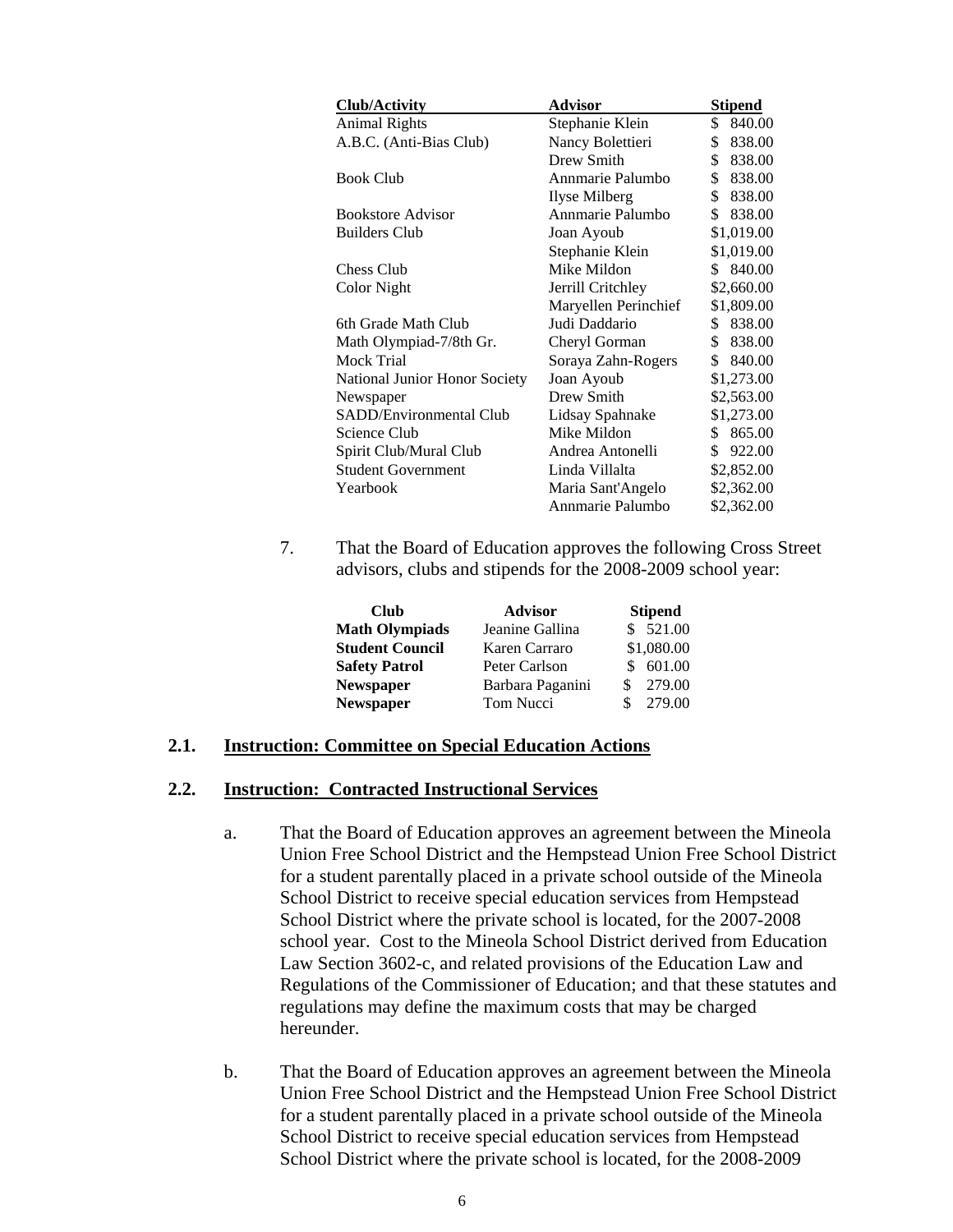school year. Cost to the Mineola School District derived from Education Law Section 3602-c, and related provisions of the Education Law and Regulations of the Commissioner of Education; and that these statutes and regulations may define the maximum costs that may be charged hereunder.

c. That the Board of Education approves a Memorandum of Agreement between the Mineola Union Free School District and Pyramid Education Consultants for the 2008-2009 school year to provide consultation services to teachers for students with severe communication disorders. Pyramid Educational Consultant's services will be paid for by a special education grant, Section 611. Service fees are as follows:

> \$1,370.00/full day (6 hours) \$ 785.00/half day (3 hours)

d. That the Board of Education approves a contract between the Mineola Union Free School District and North Merrick Union Free School District to provide services consistent with requirements of Education Law Section 3602-c to Mineola students parentally placed in out-of-district non-public and private schools for the 2008-2009 school year.

# **2.3. Instruction: Student Actions**

- a. That the Board of Education approves the following out-of-state, overnight field trips:
	- Rockettes Winterguard Regional Competition, Trumbell, CT, February 28, 2009
	- Rockettes Winterguard Regional Competition, South Brunswick, NJ, March 21, 2009 to March 22, 2009
	- English 10R and Human Rights Washington D.C., November 7-9, 2008
- b. That the Board of Education approves an overnight field trip as follows:
	- Academy Teachers, Project Adventure, High School Students, BOCES Center, Brookville, NY, November 24-25, 2008

## **2.4. Instruction: Other**

- a. That the Board of Education approves a contract between the Mineola Union Free School District and Solution Tree, Inc. to provide consultancies and workshop services in meeting the needs of educators for the 2008-2009 school year. The total cost to the district is \$13,000.00.
- b. That the Board of Education approves a contract between the Mineola Union Free School District and the UCLA School Management Program to provide consultancies and workshop services in classroom walk-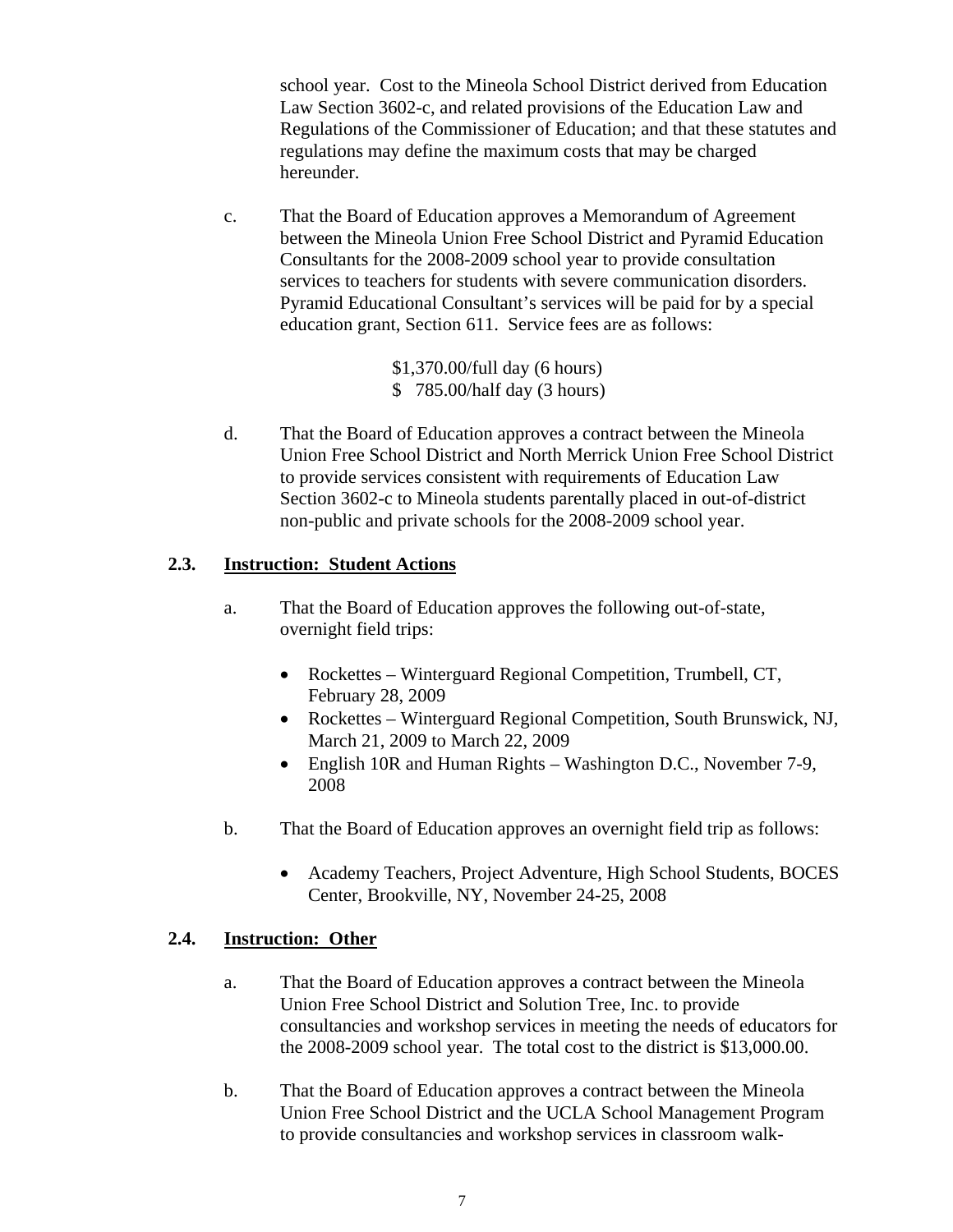through protocols for the 2008-2009 school year. The total cost to the district is \$15,000.00.-

# **3. Civil Service**

- a. Resignations/Leave of Absence
	- 1. That the Board of Education accepts the resignation of William Downes, 5/8 Bus Driver, effective October 15, 2008. Mr. Downes will, however, continue to drive as a Bus Driver Substitute at \$21.18 per hour.
	- 2. That the Board of Education accepts the resignation of Graciela Quintanilla, part time Bus Aide, effective September 19, 2008.
	- 3. That the Board of Education accepts the resignation of Anne Ressa, part time Teacher Aide, effective October 16, 2008.
	- 4. That the Board of Education grants a Medical Leave of Absence to Beverly Kerr, part time Teacher Aide, effective October 22, 2008 through December 1, 2008.
	- 5. That the Board of Education grants an unpaid Leave of Absence to Robert Musial, Bus Driver, effective November 3, 2008 through November 14, 2008, due to NYS Retirement Law #212.

# b. Appointments

- 1. That the Board of Education approves the appointment of Maureen Geis to the position of Occupational Therapist as a Leave Replacement for Lisa Marie Curley, effective October 6, 2008. Salary will be Step 1, \$60,921.00.
- 2. That the Board of Education approves the appointment of Vincent Sanseverino to the position of 5/8 Bus Driver to replace William Downes, effective October 7, 2008. Salary will be Step 1, \$21,183.00.
- 3. That the Board of Education approves the appointment of Thomas Patello from Cleaner Sub to full time Cleaner at the Middle School, effective September 22, 2008; salary, Step 1, \$42,667.00 (includes 6% night differential).
- 4. That the Board of Education approves the appointment of Celeste Cirigliano from Registered Nurse Sub to Permanent Registered Nurse Substitute, effective September 1, 2008; salary, \$150.00 per day.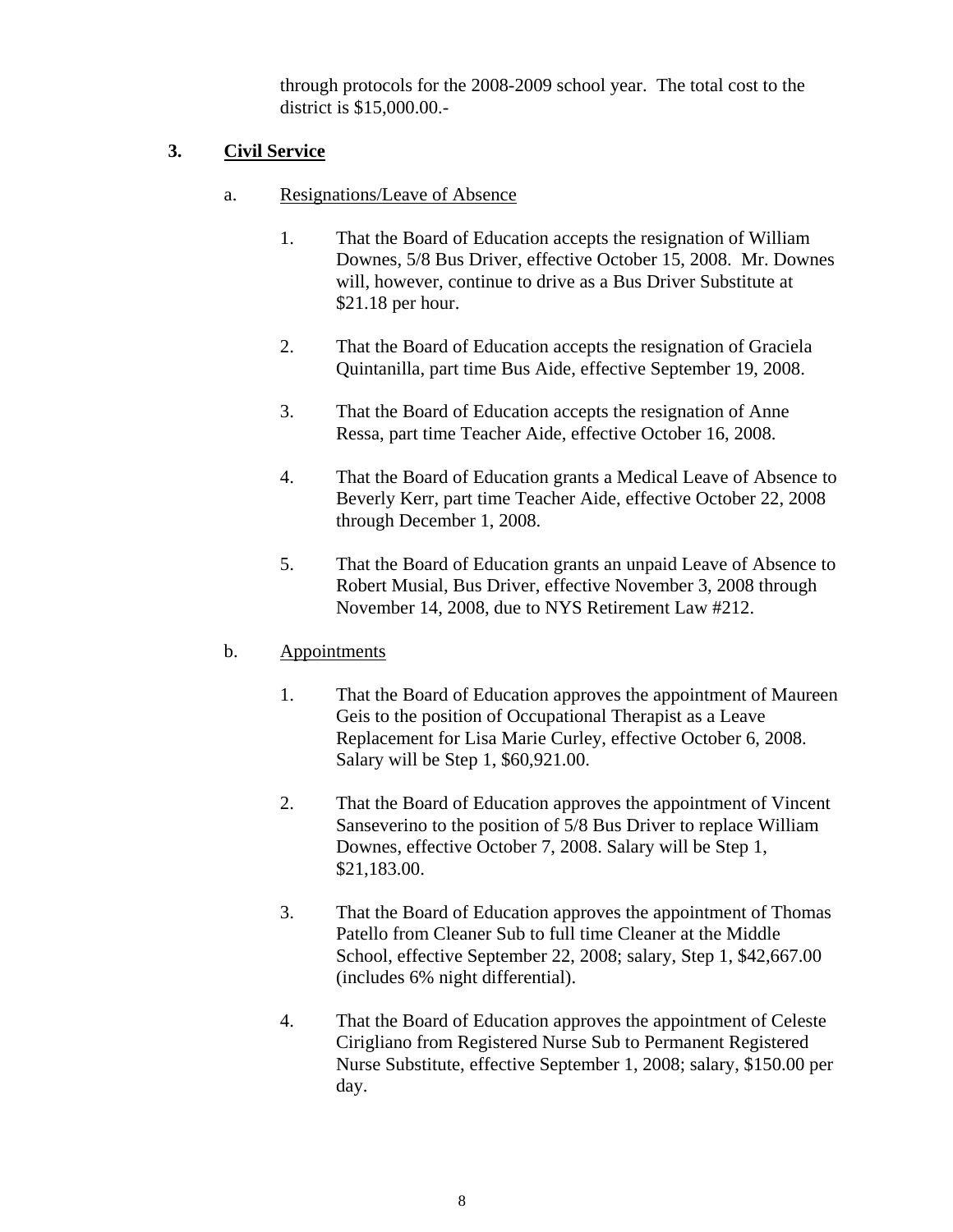- 5. That the Board of Education approves the appointment of Lalitha Balasubramanyam to the position of part time Teacher Aide, effective October 17, 2008; salary, Step 1, \$13.74 per hour.
- 6. That the Board of Education approves the appointment of Joseph Lloyd to the position of Greeter, effective October 20, 2008; salary, Step 1, \$10.00 per hour.
- 7. That the Board of Education approves the appointment of Sabra Hussaini to a part time position of Bus Aide, effective October 2, 2008; salary, Step 1, \$10.75 per hour.
- 8. That the Board of Education approves the appointment of Lorian Seecharan to a part time position of Bus Aide, effective October 2, 2008; salary, Step 1, \$10.75 per hour.
- 9. That the Board of Education approves the addition of Terrence Sawyer to the Cleaner Sub List, effective October 17, 2008; salary, \$12.25 per hour.
- 10. That the Board of Education approves the addition of Louis Papasodero to the Cleaner Sub List, effective October 17, 2008; salary, \$12.25 per hour.
- 11. That the Board of Education amends the employment date of Patricia Licari, part time Bus Aide from September 18, 2008 to September 3, 2008.
- 12. That the Board of Education amends the salary of Frank Juliano, Bus Driver Sub, from \$19.25 per hour to \$21.18 per hour, in accordance with the new Custodial/Bus Driver Contract, effective September 1, 2008.

# **4. Business/Finance**

- a. Treasurer's Report
	- 1. That the Board of Education accepts the Treasurer's Report for the period ending August 31, 2008 and directed that it be placed on file.
- b. Approval of Invoices and Payroll
	- 1. That the Board of Education approves the Invoices and Payroll for the period ending September 30, 2008.

| <b>TOTAL EXPENSES</b> | \$2,164,390.39    |
|-----------------------|-------------------|
| Credits to Expense    | $$127,077.18$ Cr. |
| Warrant #6            | \$1,287,784.85    |
| Warrant #5            | \$1,003,682.72    |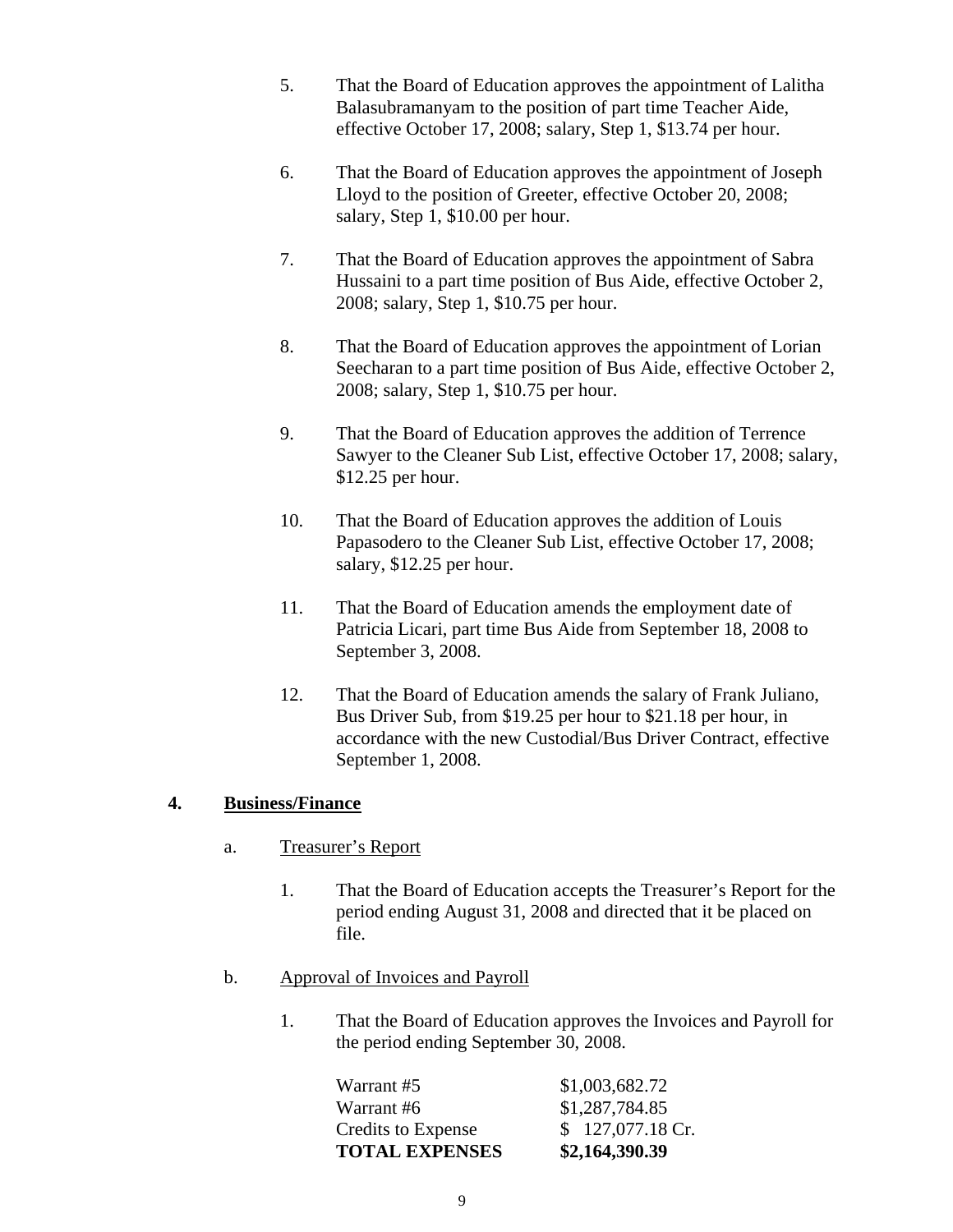| PAYROLL #5 & #6      |                |
|----------------------|----------------|
| General              | \$3,922,932.99 |
| Fund F               | \$50,071.00    |
| <b>TOTAL PAYROLL</b> | \$3,973,003.99 |

## **4.1. Business/Finance: Contract Approvals**

## **4.2. Business/Finance: Bids**

a. That the Board of Education approves the participation of the Mineola Union Free School District in the Port Washington Union Free School District's Fuel Oil Cooperative Bid, #08/09.

# **5. Other**

- a. Disposal of District Property
	- 1. That the Board of Education approves the Disposal of the following District Property, in accordance with District Policy #6900, declaring them obsolete:

Bus #44, Vin # 1HVLPHYL0GHA45793 Bus #45, Vin # 1HVLPHYL8GHA46657 Bus #48, Vin # 1HVLPHYL2GHA46315 GMC Pick-Up, Vin #1GTEV14H5HJ525395

**RESOLUTION #33 – BE IT RESOLVED THAT** the Board of Education approves Consensus Agenda items I.1. through I.5.a.1. as presented.

| <b>Motion:</b><br>Second: |     |  |
|---------------------------|-----|--|
| Yes:                      | No: |  |
|                           |     |  |
|                           |     |  |
|                           |     |  |
|                           |     |  |
| Passed:                   |     |  |

**J. Public Comments**

# **K. Board of Education Reports**

- Comments from Board President
- Board Committee Report
- Superintendent of Schools' Reports & Comments
	- o Superintendent Comments
	- o Capital Updates